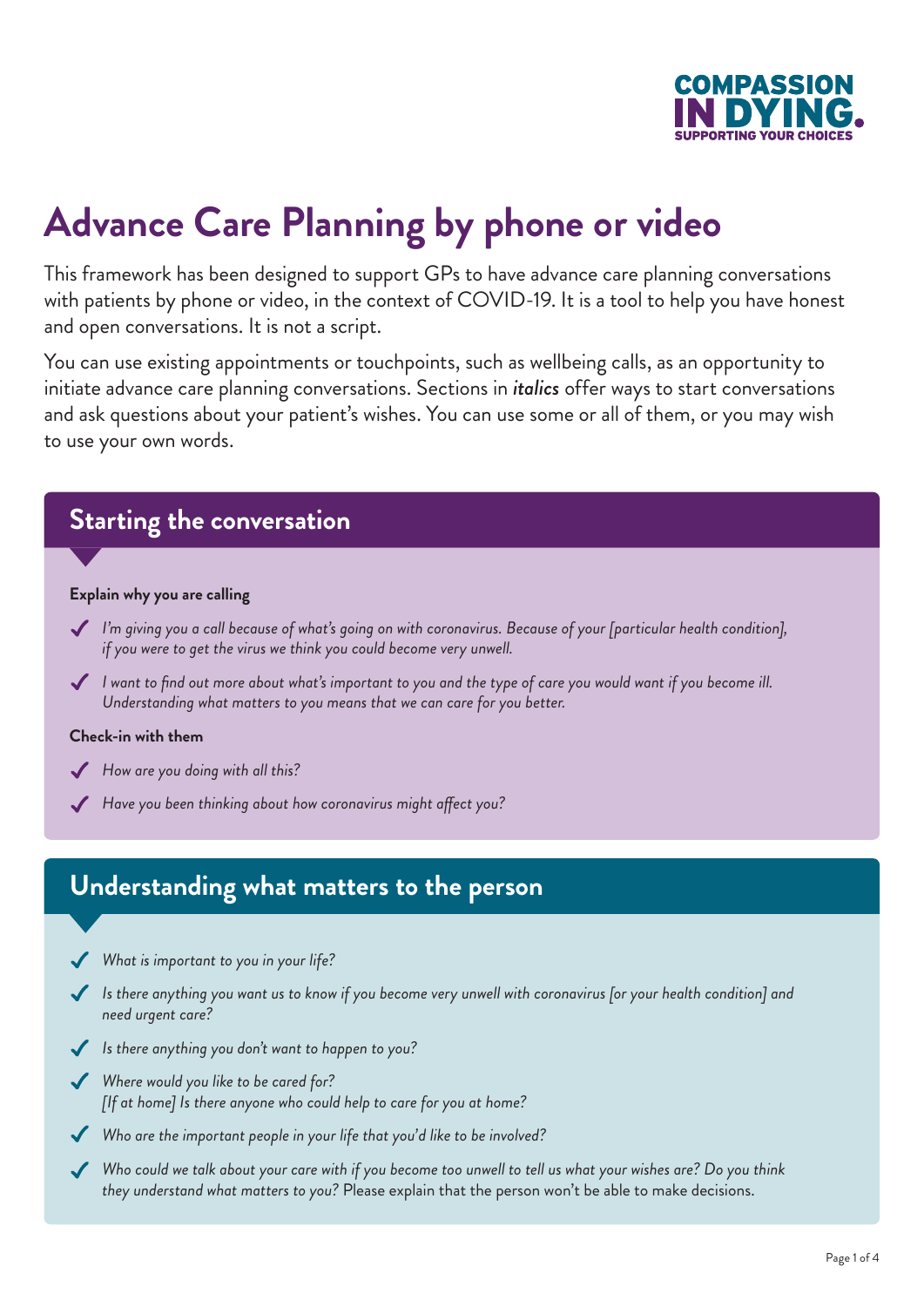## **Explaining treatments**

**This section provides information to explain what different treatments involve, and how likely they are to be beneficial. Please consider factors such as the person's pre-existing health conditions and/or frailty, and local guidance when having conversations about treatment options. This will help ensure that the information given is accurate and appropriate for that person as an individual.**

If someone wants to refuse critical care or you believe that critical care might do more harm than good, you should have a conversation with them about this. If you are unsure about whether critical care is likely to benefit a particular patient, you can talk to secondary care colleagues.

If the person's individual needs and situation mean they are unlikely to benefit from critical care, framing the conversation as 'protecting' them may be useful.

For example:

If appropriate and based on an individual conversation about the person's wishes and needs:

*I understand that this might be a worrying time for you, but I'd like to talk with you about how we can make sure you're protected from invasive treatment if you were to get coronavirus. In your situation, this kind of treatment might not work or could leave you with a worse quality of life. Can we talk about your hopes and priorities for your health and care?*

### **Explaining treatments and outcomes in hospital and critical care**

The Royal College of Physicians' critical care guidelines have useful patient-facing information, including what happens in critical care and expected outcomes following critical care. You can read them [here](https://www.criticalcarenice.org.uk/patient-information).

## **CPR**

For any patients at risk of having a cardiac arrest it is important to discuss CPR, explaining what CPR involves and the potential outcomes for that patient. It is important to understand whether a person would want to be resuscitated.

If you believe that CPR is likely to be futile or not in the person's best interests and you make a decision that CPR should not be attempted, you must explain this to them (or their family if they lack capacity). You should also record this clinical decision in their medical notes and on any shared care records that exist in your area. More information on how to do this is overleaf.

Compassion in Dying has developed online information to help people make decisions about treatment for COVID-19: www.compassionindying.org.uk/coronavirus

Compassion in Dying's free nurse-led information line supports people to make the decisions that are right for them: 0800 999 2434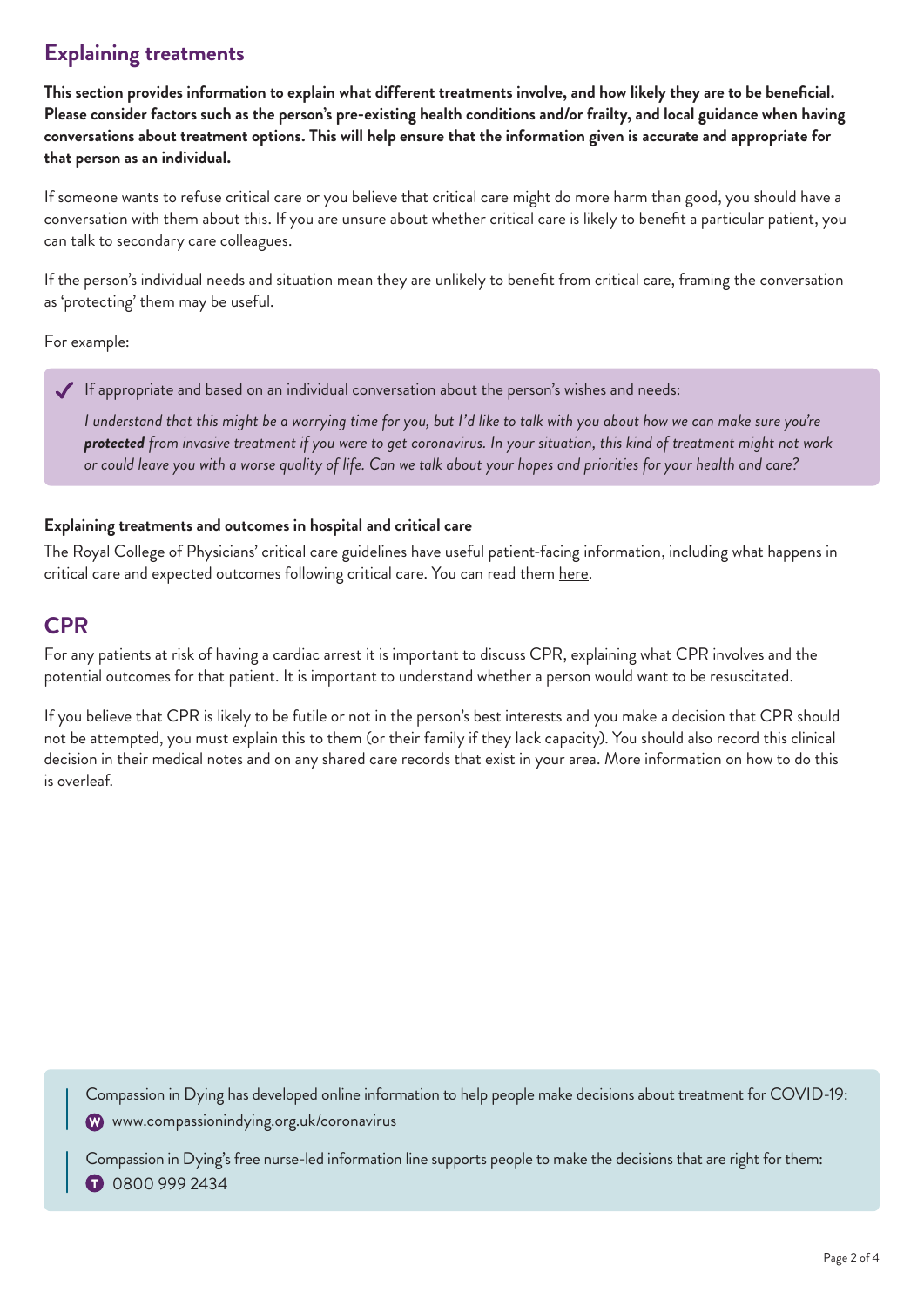## **Recording wishes**

**It is important that you follow your local protocol for recording a patient's preferences and clinical decisions. A range of tools are included below, not all of which are used in every area.**

 If you are based in London, make sure you record all decisions about your patients' treatment and care in a Coordinate my Care (CMC) record. This will mean it can be accessed by NHS colleagues providing emergency care including community nurses, hospital teams, out-of-hours doctors, specialist nurses, London Ambulance Service and NHS 111. Remember to get consent from the patient before creating a CMC record.

## **Recording the patient's treatment and care preferences**

### **An Advance Statement**

 An Advance Statement includes anything that is important to someone in relation to their health or wellbeing, such as their daily routine and what is important to their quality of life. Your patient can complete this on their own if they choose. It should be uploaded to their medical record. You can find an Advance Statement form [here](https://compassionindying.org.uk/library/advance-statement/) or an online version [here](https://mydecisions.org.uk/).

### **A coordinate My Care (CMC) record (London-based)**

 CMC is an urgent care plan which contains information about the patient, their diagnosis and medication, key contact details of their regular carers and clinicians, and their personal preferences across a range of possible care circumstances.

### **A MyCMC plan**

Patients can create their own CMC record, called a [My CMC](https://www.mycmc.online/public/index.html#/home) plan, online. Once they have filled in their details, they need to book a telephone appointment with their GP or nurse, who will add clinical details and recommendations, and upload their plan to the CMC system.

### **ReSPECT**

 ReSPECT is a process that creates personalised recommendations for a person's clinical care and treatment in a future emergency, should they be unable to communicate this themselves.

 The ReSPECT plan is created through conversations between a person and their healthcare professional. The resuscitation status of the person is included in this conversation and a decision is made in the context of their broader clinical care. The plan is recorded on a form including their personal priorities for care and agreed clinical recommendations. A ReSPECT form is a clinical document. It is not legally binding. A person can have a ReSPECT and be "for CPR attempts recommended."

## **Recording a decision not to attempt CPR**

If someone wants to refuse CPR or you believe that CPR is likely to be futile or not in the person's best interests you should have a conversation with them about this, making sure you establish a shared understanding of what outcomes are likely if CPR is attempted. You should then:



Complete a DNACPR form if used in your area

◆ Complete the ReSPECT process if it has been adopted in your area. The decision about resuscitation should be made as part of the overall goals of care and treatment.



You must always discuss the DNACPR decision with the person (or someone close to them if they lack capacity), unless doing so is likely to cause the patient "physical or psychological harm".